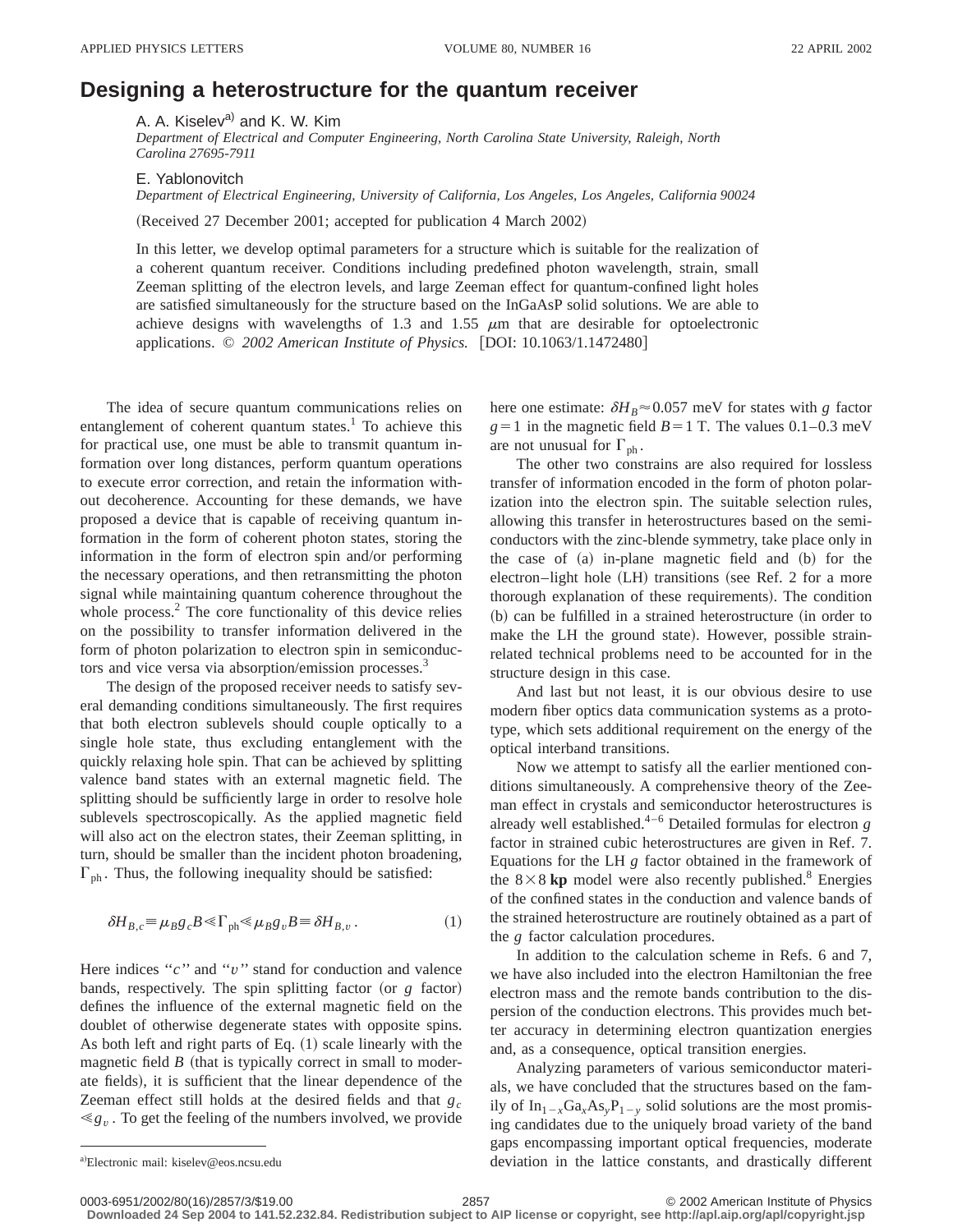

FIG. 1. Optical transition energies and *g* factors for  $In_{1-x}Ga_xAs/InP$  QW structures grown on InP.

strengths of the intrinsic spin-orbit  $(SO)$  effect delivered by different compositions. Though not independent, variety in the band gap and SO interaction provides substantial flexibility desirable in the band structure and *g* factor engineering. Variation of the lattice constant opens doors to the strain engineering as an additional leverage for optimization.

Material parameters for the constituent binary compounds are obtained from Ref. 9. For solid solutions, we utilize the interpolation scheme of Ref. 8. However, for the deformation potential constants, we adopted the numbers for binary compounds from Vurgaftman *et al.*<sup>10</sup> instead of using the same typical values for all compounds.<sup>8</sup> This modification produces a minor but noticeable effect on the LH *g* factor values.

Now we describe the main results of the present letter that are summarized in Fig. 1. Data sets for the three different compositions of the  $In_{1-x}Ga_xAs$  well layer  $(x=0.52$ —dashed, 0.545—solid, and 0.57—dotted lines) are shown as a function of the quantum well  $(QW)$  width. Energies of the electron-LH optical transitions are given in the upper part of the graph; due to the effects of spatial confinement the energy values increase with the decreasing layer thicknesses. For a larger Ga content, the band gap of the InGaAs solid solution also becomes larger, which explains the relative position of these three curves (strain effects that are very important for the alignment of valence states are typically smaller in magnitude). Special meaning is assigned to the leftmost point of each curve (also marked by an arrow). It gives a crossover point of the electron-LH and electron-heavy hole (HH) transitions: at the widths to the left of this point, quantum confinement is so strong that it alone defines the order of LH and HH states, and a HH with a larger mass forms the ground hole state. To the right, energy separation due to confinement is smaller than the straininduced splitting in the valence band. Here, the LH forms the ground hole state and this is the region of our interest. For  $x=0.47$ , the lattice constant of InGaAs matches exactly to that of InP and the crossover point does not exist for this heteropair (or, more accurately, it is shifted to infinity). Beyond 0.47, the crossover point occurs at the smaller and smaller well widths, as the lattice constant mismatch increases (see Fig. 1). For example, the in-plane biaxial tensile strain  $\varepsilon_{xx}$  reaches 0.63% for  $x=0.57$ . It is probably impractical to implement structures with a large mismatch as that would quickly reduce critical layer thicknesses and limit flexibility in the structure design. As for the position of the crossover point, it already takes place in narrow wells of only  $\sim$  40 Å even for  $\varepsilon_{xx}$ =0.63%. Returning to the essence of the design requirements, one can note that the energy of the electron-LH optical transition in these structures can easily be adjusted to the 1.3  $\mu$ m transparency window of the contemporary fibers.

The lower part of the graph shows the results of *g* factor calculations for both electron and LH states in the QW (for the case of in-plane magnetic field). Both electron and LH dependencies saturate in wide wells (asymptotically reaching bulk values, adjusted by strain) and grow from more negative to less negative and even to positive values as the QW shrinks. It turns out that in our structures the electron *g* factor component becomes zero at a well width larger than that of the LH and in the vicinity of this point we obtain a very high ratio of the electron to LH Zeeman splittings  $(i.e., g_c)$  $\ll g_v$ ). As the well thickness increases further, the ratio becomes smaller, but nevertheless always exceeds 3–3.5 for the considered InGaAs/InP samples. That is indeed a very important result because with such a difference in the *g* factor values Eq.  $(1)$  is guaranteed to be satisfied  $(in a proper)$ magnetic field).

We also note that, quite surprisingly, the LH *g* factor is practically insensitive to the QW layer composition when confinement and strain effects are both accounted for (with the adopted deformation potential values recently compiled by Vurgaftman *et al.*<sup>10</sup>) We attribute this phenomenon to the coincidental interplay of several competing factors; it definitely should not be considered as a universal rule.

Thus, InGaAs/InP heterostructures fulfill all the requirements of the quantum receiver design. As we can see in Fig. 1, optical band gap can be tuned to match photon wavelength  $\lambda \sim 1.3$   $\mu$ m. However, it is not true for the 1.55  $\mu$ m wavelength that is indeed very desirable.

Now we come to the most challenging part of this effort. With no space above  $y=1$  on the  $(x,y)$  plane representing arbitrary  $In_{1-x}Ga_xAs_yP_{1-y}$  solid solutions, one can try to achieve further reduction of the structure optical bandgap with the well layer compositions to the left of the line *x* 50.47*y*, defining InGaAsP solid solutions lattice matched to InP. Grown on InP substrate, though, these layers would have unacceptable order of valence band hole states. Hence, it is important to use a substrate material with a lattice constant even larger than InP. We explore the structures with the following design: a substrate that defines the in-plane lattice constant of the whole structure, relatively thin InP barriers, and a InGaAs well layer between them. Figure 2 shows the results for three structures with the different substrate materials and, consequently, different in-plane strain  $\varepsilon_{xx,InP}$  in the InP layers:  $0\%$  (dotted—identical to Fig. 1),  $0.5\%$  (solid).